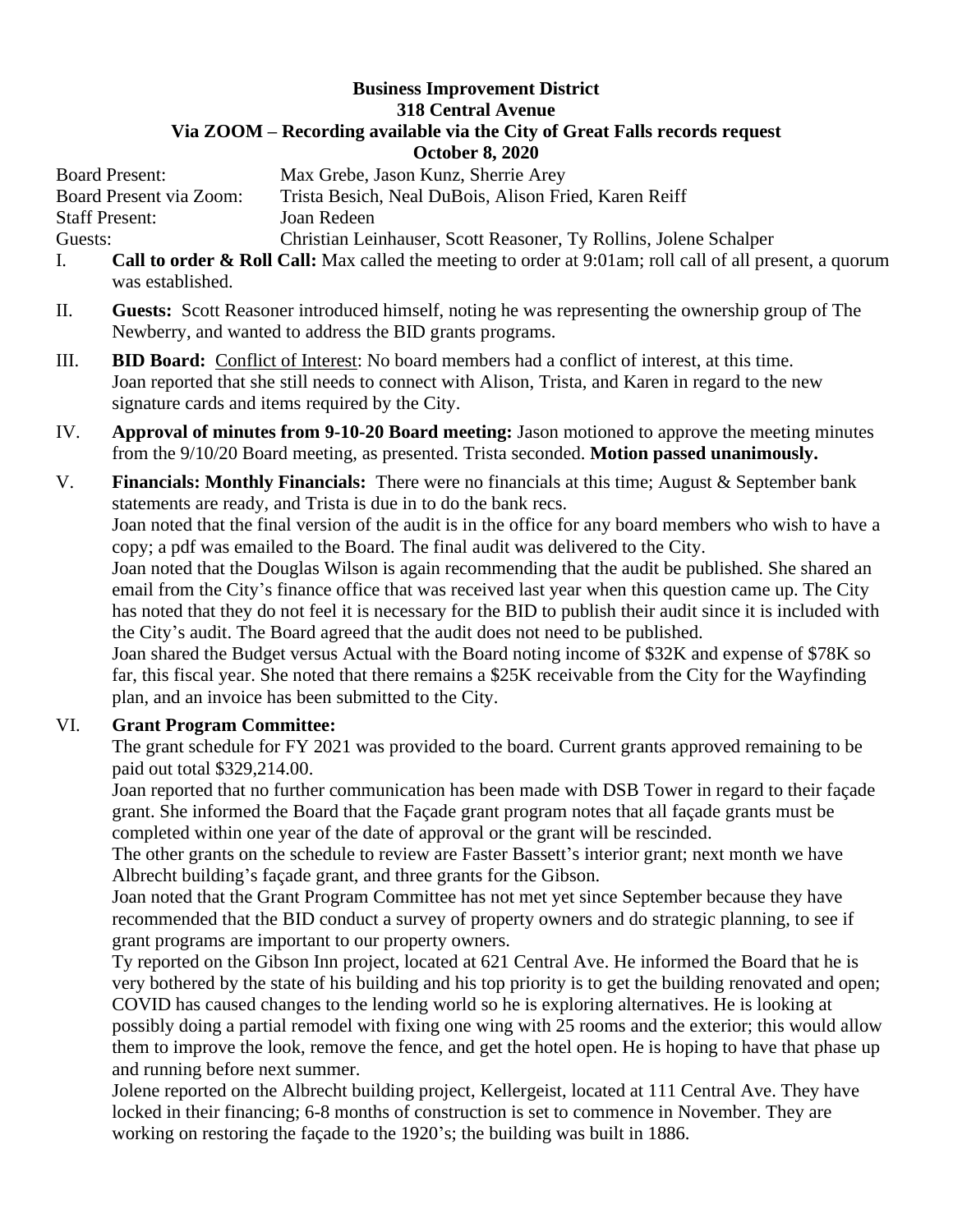Scott reported that The Newberry is close to closing on their financing for the construction of 420 Central Ave; it will be a large scale event and wedding venue. They believe it is a signature project for downtown; they'd like to figure out a solution for the BID to provide grant funding to them, they are trying to close the gap in their financing. They will be able to have just under 1,000 capacity for concerts; 300 seated for weddings; their conservative goal is to host 75K people annually for events. He noted that an event center, or concert space, is a project that was mentioned 33 times in the Downtown Master Plan. He noted that everything the BID focuses is on is what they are trying to do; he added that the partners feel that due to timing they are missing out on BID grant programs. They would welcome any help the BID can provide.

Max explained the Grant Schedule, that potential payouts of \$329K would be made in order of completion of construction. Max noted that this doesn't help the Newberry; Scott informed the Board that they are scheduled to commence construction in November and be completed in May or June 2021. He added that they might be in a better place to wait so that they can get funding from the BID in the future. Joan clarified that we are the only BID in the state of Montana that has ever provided grant programs, so it is unique in this state. She added that the BID has not budgeted anything for grants for this fiscal year, so the Board is unable to approve grants in this fiscal year. She also noted that the Grant Program Committee has only been recommending return of two grants, the Interior Grant with a lower cap of \$5K and the Business Incentive Grant, possibly with a cap of \$2,500. The Committee is not, at this time, recommending bringing back any other grant programs. She added that the DDP is trying to work with the City to create some programs that would utilize TIF funds and may include a façade grant program if the City Commission will approve such a program. Joan added that the grant programs were suspended in February, pre-COVID, and she had been under the assumption that the programs, in some form, would be back in March, which is why she continued to accept grant applications in the window of that month. She noted that the Newberry is not the only grant applicant that received the letter explaining that the programs, as they had previously existed, no longer exist. Discussion followed on all of the services that the BID provides to our property owners. Jolene noted, as an Economic Developer, that the grant programs are an excellent tool and they have helped to spark development downtown. She encouraged the Committee to be creative with how to utilize these tools effectively; she noted that perhaps the BID should consider putting one large sum into one project per year. She hopes that the Committee looks at some creative ways to make big impacts; larger grants have a lot more effect even if there are fewer of them. She recommended we consider including a requirement that a letter showing that financing is in place be provided in the criteria for grants. She added that the BID budget will increase upon completion of large projects, as property values for those projects will increase. Max noted that in the past five years development has dramatically outpaced the ROI on the assessment that the BID receives. He added that \$329K in grants payable is almost twice our annual budget and the BID has to take a step back and review and be fiscally responsible.

Joan shared some recommendations from Max in regard to the survey of property owners; she inquired with the Board if they thought incentivizing property owners to return their surveys would be helpful. Joan will forward Max's email to the Board for their review and input. Her goal is to craft a survey and have it out within the next month.

The Board asked that an update letter be sent out to Faster Bassett.

Neal noted that he thinks our communications are clear that we expect most of our projects be completed within one year.

Joan informed the Board of the current process in regard to grant extensions.

Discussion followed on DSB Tower's response to the update request for their façade grant; Scott Blumfield noted that due to COVID things slowed considerably and re-routed funding to their elevator and he hopes to be able to restart the exterior project in the next six months, or so. Sherrie motioned to rescind the façade grant for DSB Tower since there was no estimated date of completion provided and our grant criteria requires façade grants be completed within one year of approval. Neal seconded. **Motion passed unanimously.**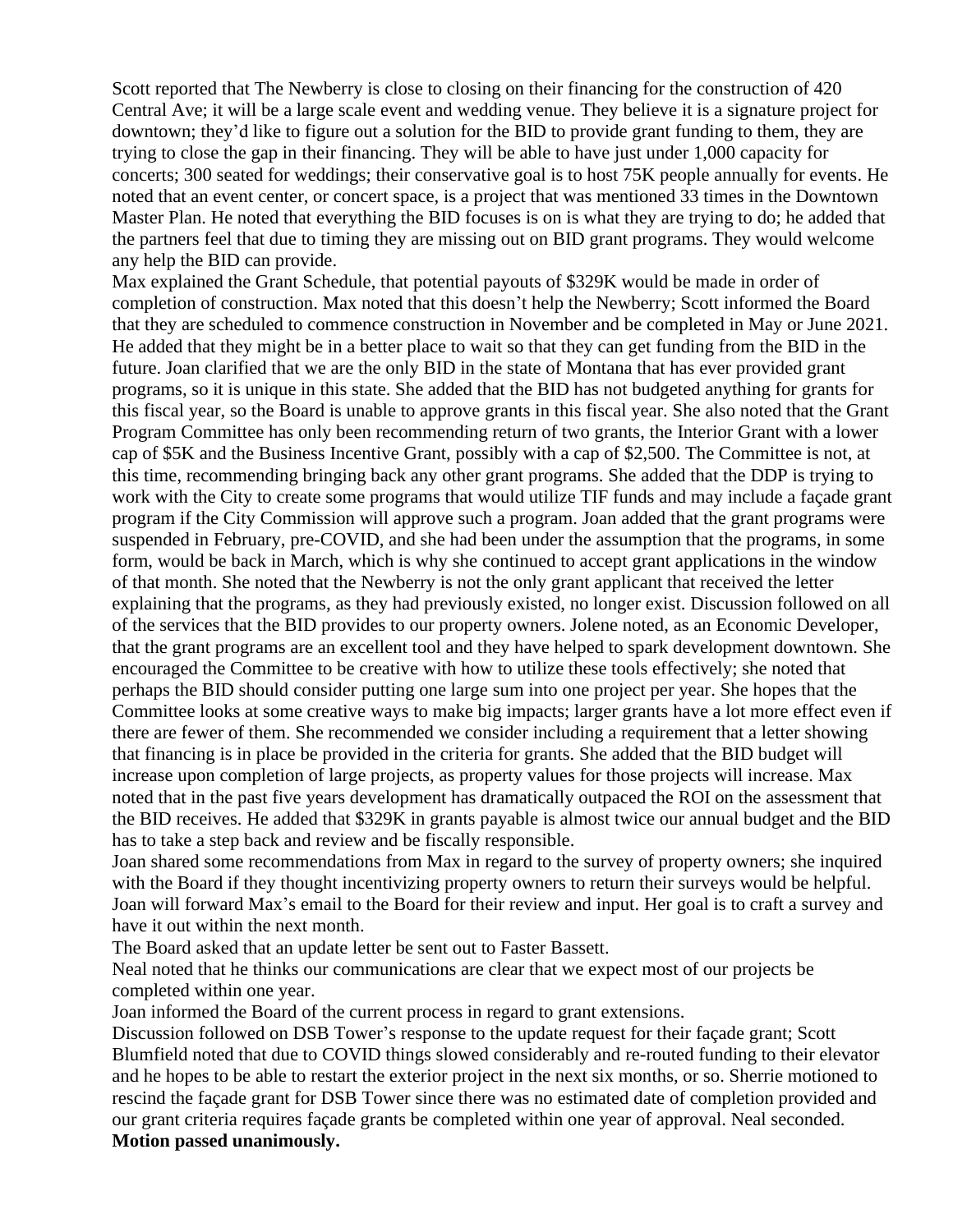## VII. **Old Business:**

**Beautification:** ArtsFest: Joan provided copies of the current edition of Montana Press; their October issue just came out this week, featuring ArtsFest. She will also email the pdf version of the article to all. She added that the conversation has already begun for 2021. Sherrie inquired if outside funding will be sought; Joan noted that will be the case so that we can fund a mural outside of the BID. She noted that this year's funding from NWGF's, AARP and the donations from property owners allowed the BID to fund the mural on Miss Linda's and also seal all of the murals.

Holiday Decor: Joan reported that we are coming up on the holiday season. She noted that we spend between \$3-\$5K for installation and removal of the décor; the décor is installed in November and removed in January. She added that last year we purchased new lights and installed them at great cost. She inquired with the Board about new lighting; the Board agreed that this was not an expense they want to incur at this time. Joan recommended that we budget more for holiday décor next year and purchase new lights in FY22.

Graffiti: Joan reported that we have removed quite a bit of graffiti in the past month at multiple locations.

**Downtown Great Falls Association:** Joan reported that DGFA will be holding Ghost Tours, they are offering 10 different tour times and tickets are on sale now, they often sell out quickly. Safe Trick or Treat is on Saturday 10/31 from 11am to 4pm; normally it is 3-5pm but CCHD is allowing it to occur with it spread out over the entire day to reduce the crowds. Elks Lodge is hosting organizations that wish to set up and hand out candy there, as well. Ladies Night is being held 11/19. Kellie has three board positions that are open for three-year terms, bios are due to Kellie by 10/26.

**Downtown Partnership:** Calvary Chapel: Joan reported that the CUP was approved by the City Commission, so they are moving forward with their plans for the corner of  $5<sup>th</sup>$  and Central. She added that the Commission also approved the ordinance change for alcohol sales, so projects like the Newberry will not be impacted by Calvary Chapel's presence.

TIF: Joan reported that she is working with the City Forrester and Planning on figuring out how to submit for TIF funds to tackle tree trimming and replacement downtown. The DDP recommended that funds be pursued for the entire Master Plan boundaries, not just the BID boundaries. She is exploring, with the City, if we can submit one TIF application for \$25K per year for five years for tree work. Her goal is to tackle the BID trees this winter.

Joan informed the Board that she and Kellie are working on writing programs that property owners would be able to access, utilizing TIF funds. These programs include Code Compliance issues like Fire Suppression and ADA Compliance; Crime Prevention Through Environmental Design (CPTED); and a façade grant program. We do not know if the City Commission will approve all of these, but we are working toward that goal; Joan encouraged the Board to support these programs when they are before the Commission.

Discussion followed on City owned properties and the use of TIF funds on these properties, as they are non-contributing buildings to the TIF. The Board was updated on the Civic Center façade project, the City plans to pursue TIF funding for this project.

Wayfinding: Joan shared the prototype for the Wayfinding sign. The draft plan is expected to be released to the public on 10/16; there will be a brief comment period, and all are encouraged to provide input. The plan is being presented to the City Commission on 10/22. She shared proposed sign locations with the Board. She reported that a meeting was held with the City in regard to administration  $\&$ implementation of the Plan and ownership of the signs, once installed. The DDP has agreed to take on the task of administration/implementation. She noted that this does not mean that the DDP will be responsible for installation of every sign; DDP will be responsible for installation of all signs that direct individuals to destinations in the Downtown Master Plan Boundaries and the DDP will find partners to fund any other signs. She added that Public Works has been asked to take over ownership of the signs,